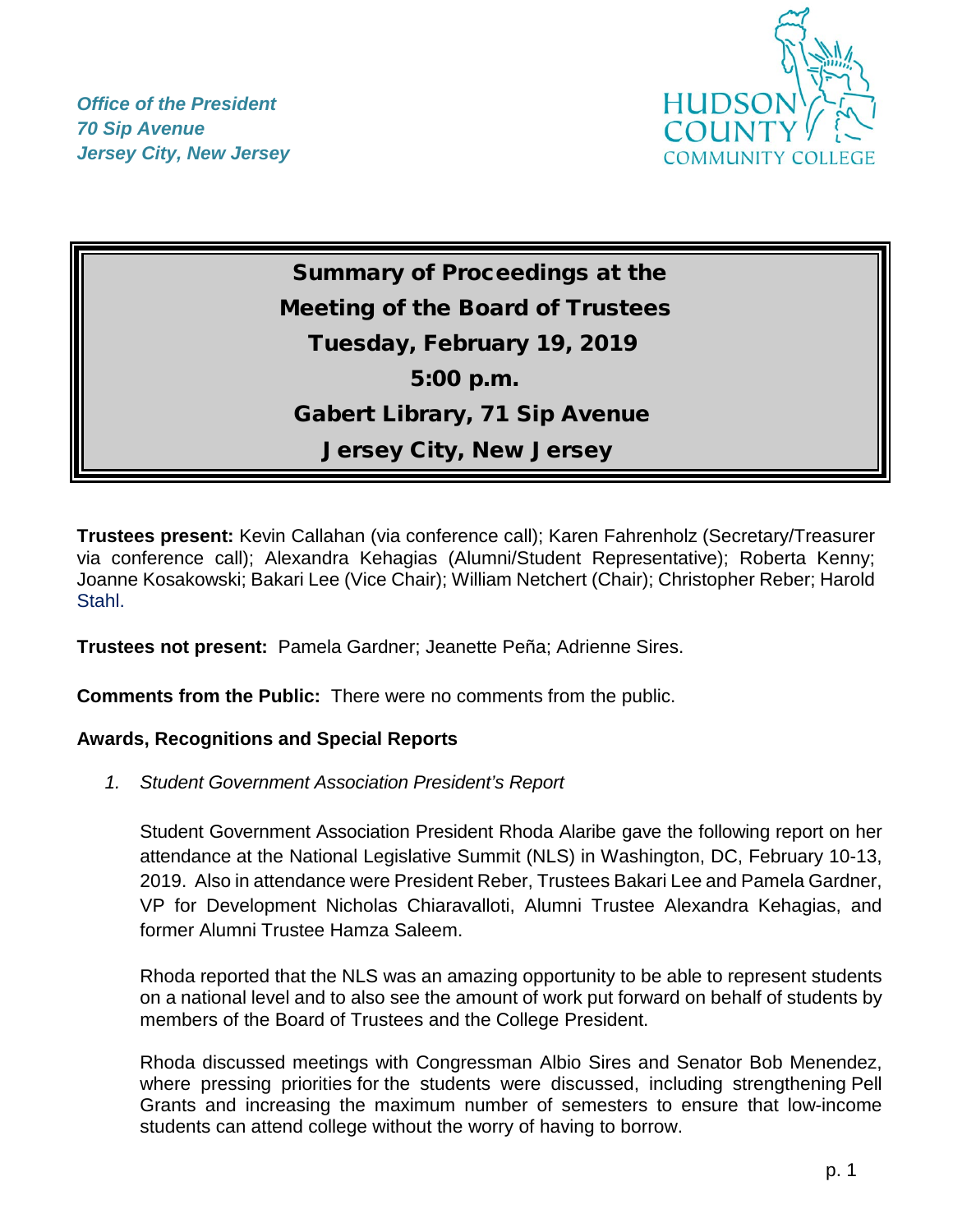Rhoda noted that she and her team members also spoke about potentially overturning the ban on financial aid and Pell grants for incarcerated individuals to increase their opportunities for getting a better education and likewise better employment.

But most especially, she said they made sure they expressed gratitude and appreciation for all that the Congressmen and Senators have already done on behalf of community colleges at the federal level.

## *2. All College Council President's Report*

In the absence of All College Council President Denise Rossilli, Director of Faculty and Staff Development Lilisa Williams reported on current ACC initiatives.

- **The All College Council has begun its work for the spring semester.**
- The College Life Committee has created a subcommittee on Diversity, Equity and Inclusion headed by Jose Lowe. The Committee will assess the perspectives of the College community and make recommendations on these issues.
- The Technology Committee has been looking into proctoring of online courses to verify student identity and uphold the reliability and integrity of the courses.
- The Student Affairs Committee continues to seek child care resources for students.
- The Development and Planning Committee is working on coordinating an event with the Cultural Affairs Department to raise scholarship money. They are also coordinating with Enrollment Services for a day to assist students with scholarship applications.
- *3. President's Report*

*President Reber offered the following comments.*

Good evening, Trustees and colleagues.

Thank you, Rhoda and Lilisa.

Our spring semester continues to be very busy and exciting.

Last Thursday we submitted our completed and official Self Study to the Middle States Commission on Higher Education. The document presents a detailed and thoughtful discussion of how Hudson County Community College lives its mission day in and day out; how the College has changed, developed and grown over the last ten years; and inspirational stories about a number of our students and staff.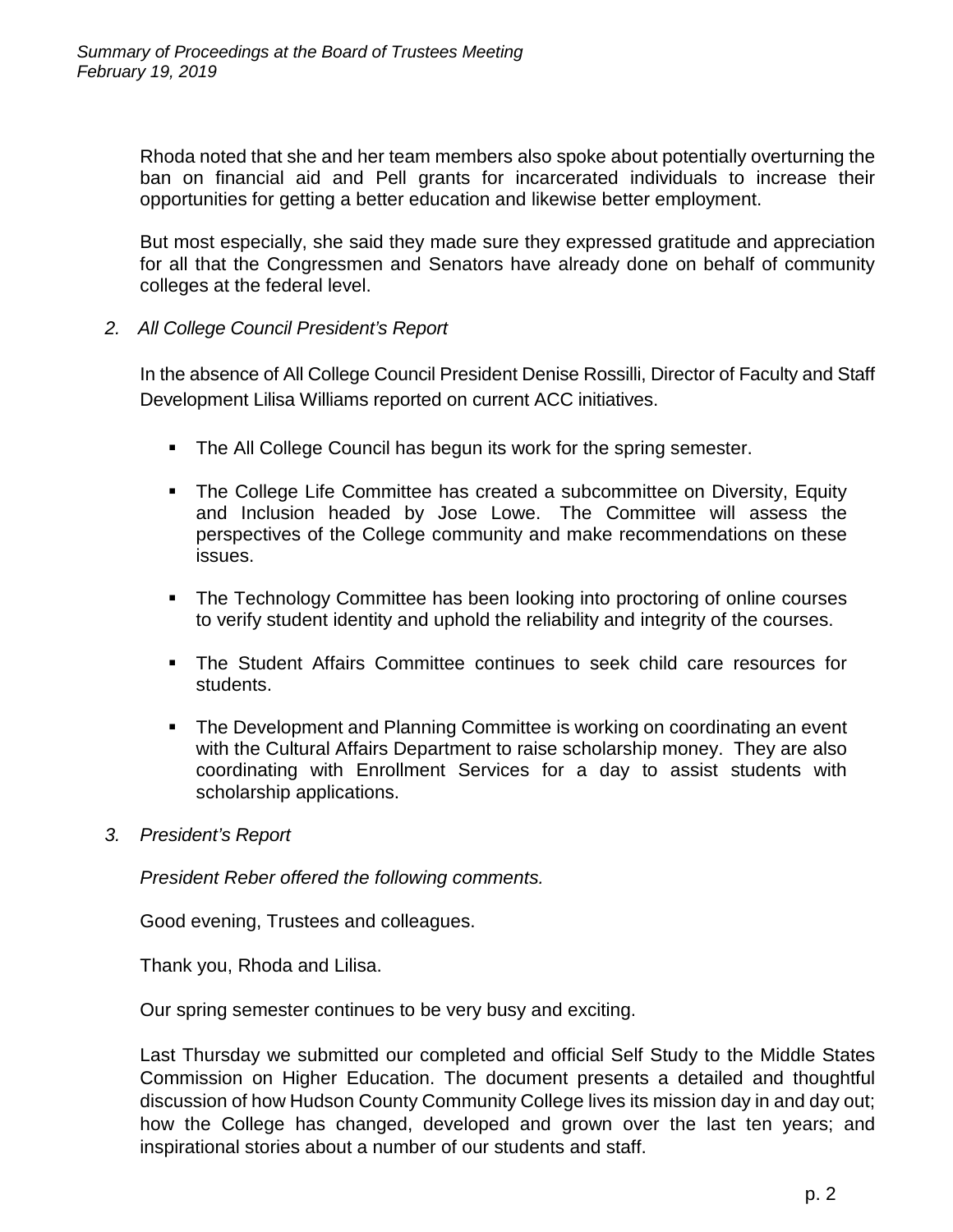The Self Study is the result of over two years of hard and dedicated work of the entire College community, and it represents a milestone in the College's history.

I thank all who have contributed to bringing HCCC to this point of its inspirational development, beginning with you, our Trustees, and past Trustees; our Foundation Board members; County Executive Tom DeGise; our Board of Chosen Freeholders and our many County, State and other partners; President Emeritus Glen Gabert; and our former and current faculty, staff, students, alumni, and so many others.

And I want to especially thank our Middle States Steering Committee co-chairs, Librarian Ellen Renaud and Professor Cathie Seidman; our dedicated editor, Professor Tony Acevedo; Administrative Assistant Alexa Riano; former Senior Vice President Paula Pando; Dean of Institutional Research and Planning Jerry Trombella; and Executive Vice President and Provost Eric Friedman, who assumed the exceedingly important role of Accreditation Liaison Officer when Dr. Pando left HCCC last summer to become a community college president.

We are inviting faculty, staff and students to meetings throughout next month to review the highlights of the Self Study and plan for the Middle States visit beginning on Sunday, March 31<sup>st</sup>. Trustees, you will also be invited to attend one of these meetings, but please know that we plan to review and discuss the Self Study and visit at each of our upcoming Board Committee meetings as well.

As Rhoda mentioned, seven HCCC community members attended last week's National Legislative Summit sponsored by ACCT in Washington, DC. I thank Trustees Bakari Lee, Pamela Gardner and Alexandra Kehagias; SGA President Rhoda Alaribe; former Student Alumni Trustee Hamza Saleem; and Vice President Nicholas Chiaravalloti for joining me at this exceptional annual meeting.

The highlight of the three-day conference was our meetings on Capitol Hill with most members of our federal legislative delegation. It was a special pleasure to hear our students and alumni speak to our legislators about their personal experiences in college and what HCCC means to them. We were delighted to meet with Senator Menendez and Congressman Sires, who have been so supportive of our state's and nation's educational priorities, and, specifically, of Hudson County Community College. We also met with members of Senator Booker's and Congressman Payne's staff, and we toured the Capitol with our students.

Tomorrow morning, Provost Friedman and I will travel to the *Achieving the Dream* annual conference, where we will join a team of other HCCC faculty and staff. While at the conference we will meet with our ATD Coaches, Dr. Mary Fifield and Dr. Rene Garcia, as we begin our participation in and engagement with *Achieving the Dream* to promote student degree completion and success.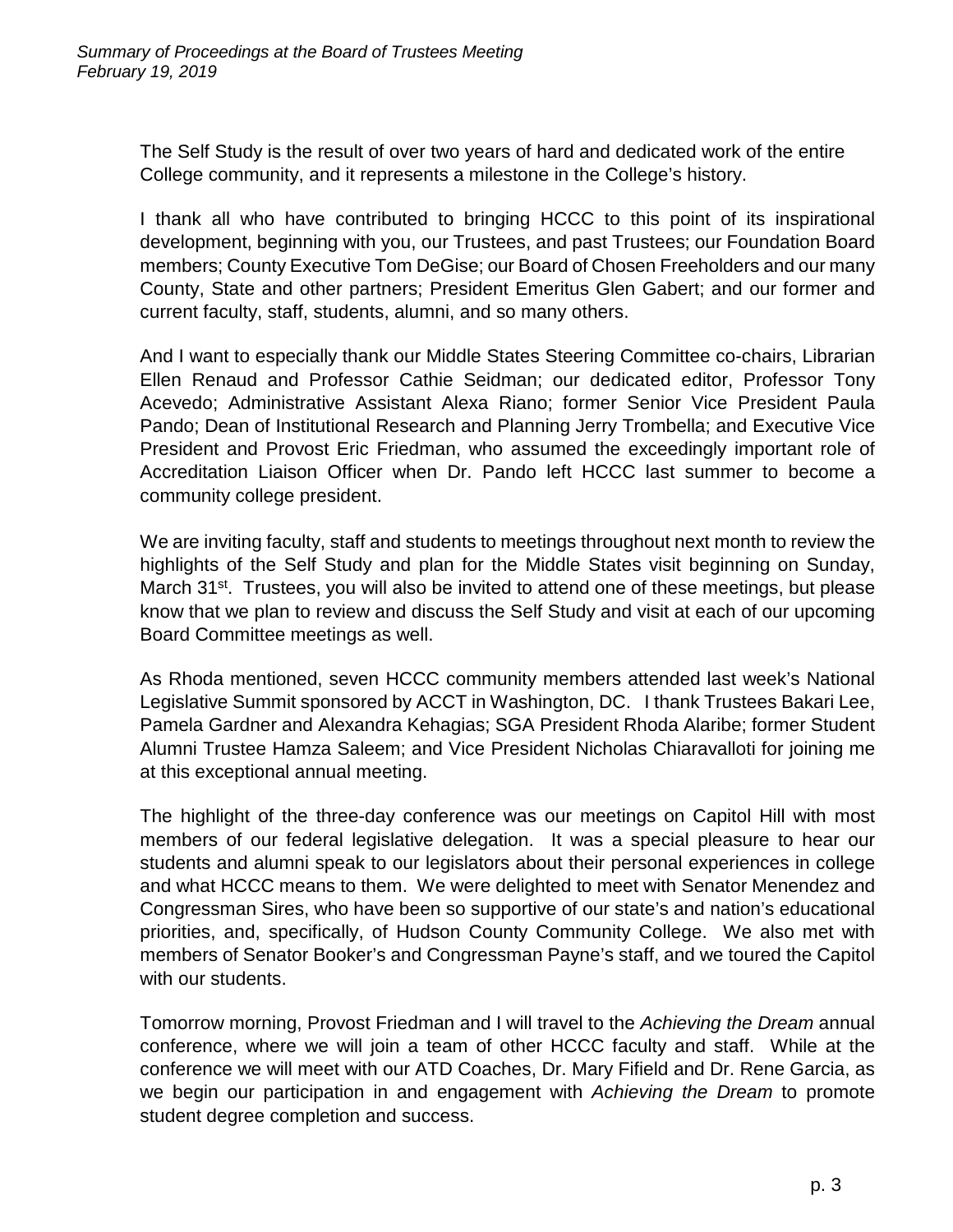I am also looking forward to joining members of HCCC's Phi Theta Kappa Chapter at the annual Phi Theta Kappa International Conference in Orlando, FL in early April. While there we will celebrate President Emeritus Glen Gabert's selection to receive the distinguished Phi Theta Kappa Michael Bennett Lifetime Achievement Award. Glen was nominated for this award by our students and will attend with us. Our five-star Phi Theta Kappa Chapter is a significant point of pride for all of us, and Dr. Gabert's support of the Chapter over his many years of leadership is an important part of his legacy at Hudson County Community College.

This evening you will act upon some very important agenda items. We are delighted to recommend tenure status for two exceptional HCCC faculty: Instructor of Psychology Sal Cuellar, and Instructor of Early Childhood Education Robin Singer. I've asked Executive Vice President and Provost Eric Friedman to introduce these colleagues.

#### *Eric Friedman offered the following comments.*

Good evening Chairman Netchert, members of the Board, President Reber, Faculty and Staff.

Salvador Cuellar began teaching Psychology at HCCC as an adjunct in the spring of 2012. He is the product of an urban community college education, earning an Associate's degree in Humanities and Social Sciences from LaGuardia Community College, part of the CUNY system. Sal went on to earn his Bachelor of Science in Applied Psychology from New York University, and a Master of Education degree in Human Development and Psychology from the Harvard Graduate School of Education. One of his academic specialties is understanding and managing stress; he has delivered a professional development workshop at HCCC on managing stress in the workplace. In his psychology classes, he appropriately illustrates the experience of stress to his students by starting his class off with an unannounced pop quiz—and then uses that experience to discuss the science behind stress and also forms of stress relief. He has been very active on the All-College Council and now serves as Chair of the Space and Facilities Committee. He was key in forming the HCCC Alumni Association, and has organized Psychology Week for our students (which involves guest speakers, career advising, and film screenings).

Robin Singer also began teaching in the Education department at HCCC as an adjunct faculty member in 2015, and by fall had been hired as a temporary full-time instructor. She was hired directly thereafter as a full-time member of the faculty. While an adjunct, she developed the Child Development Associate certification coursework, which creates an immediate pathway to employment for dozens of students annually, and she taught an early cohort of Early Head Start teachers as part of this program. Prof. Singer earned her Bachelor of Arts degree from Hobart and William Smith Colleges, and her Master of Arts from Teachers College, Columbia University. She is currently working on a Ph.D. at Montclair State University in Teacher Education and Teacher Development. In service to the College, Prof. Singer has served on the Curriculum and Instruction Committee, the Student Life Committee of the All College Council, and the recent task force re-examining LEAP.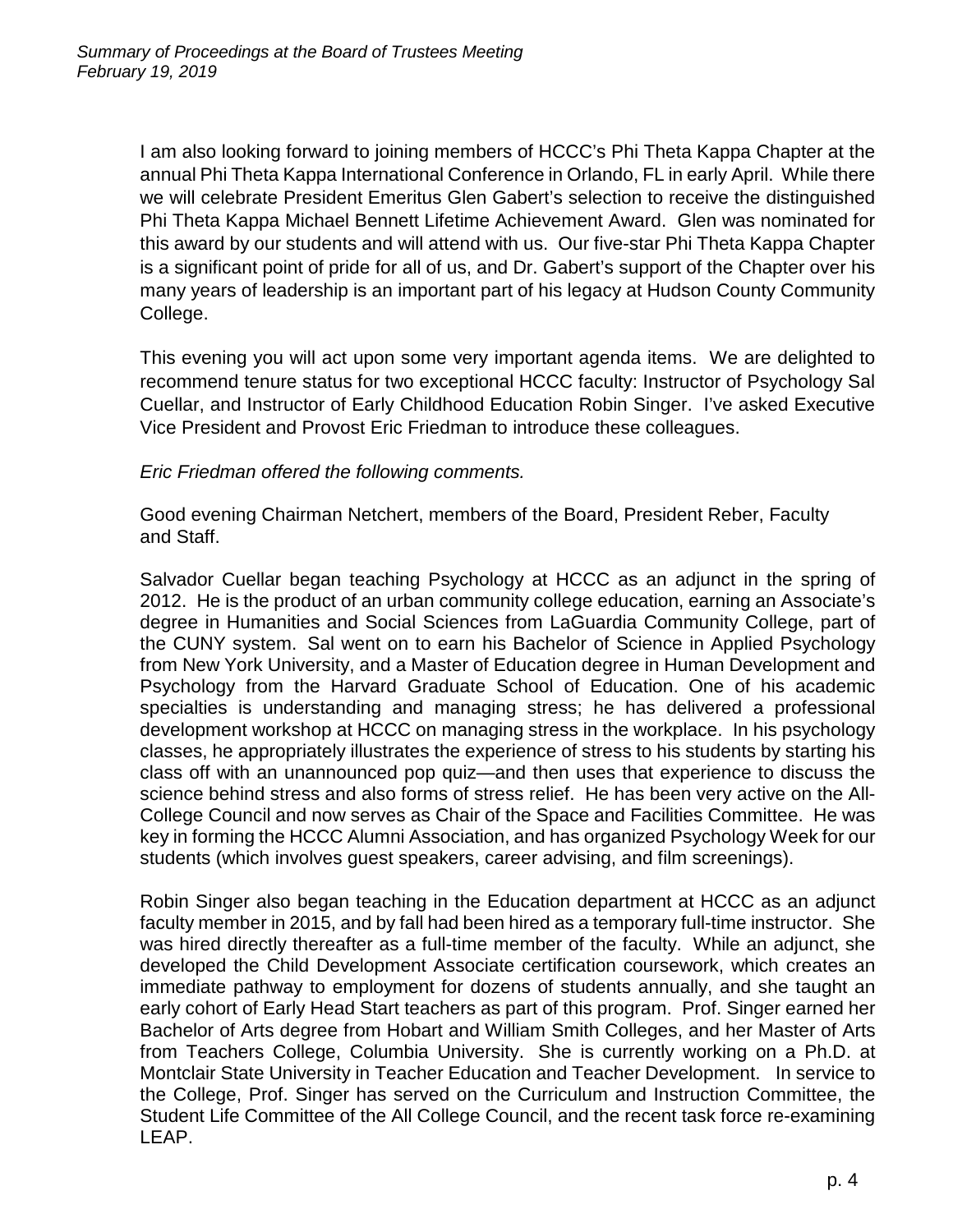An active scholar, Prof. Singer has presented her research on active learning with Angela Pack at the Tristate Best Practices Conference, and on the CDA LEAP program at both Middlesex Community College and at Princeton University. She has also presented on the program at the National Associate of Community Colleges Teacher Education Conference. Robin has created and updated several education courses, and was instrumental in revising all five education programs to meet the new 60-credit limit.

Dr. Reber asked me to be brief. But one last remark since I have worked directly with both Sal and Robin. These two individuals are rising stars. They represent the best of who we are and what we do as we seek to serve our community. Their bios are one thing; however, their genuine dedication to their students and to the College are what sets them apart. I heartily endorse the recommendation to grant tenure to Sal Cuellar and Robin Singer based on their efforts to move our students forward towards personal and career success. Our students need more teachers like these two. Thank you.

#### *Dr. Reber resumed his comments.*

#### Thanks, Eric, and congratulations, Sal and Robin!

We are also very pleased to recommend a number of new appointments this evening, including the appointment of Anna Krupitskiy to the new role of Vice President for Human Resources; and Dr. Burl Yearwood to the position of Associate Dean of Science, Technology, Engineering and Mathematics.

Ms. Krupitskiy brings over 14 years of professional experience in higher education administration, Human Resources, and legal and compliance areas. Since 2015 she has served as Director of Faculty Appointments at City University of New York, Borough of Manhattan Community College (BMCC). Prior to joining BMCC, she worked at Pace University as a Human Resources Faculty Specialist, Employee Relations Manager, and as a Graduate Assistant in Human Resources, Labor and Employee Relations. Earlier in her career Anna served as a Legal and Compliance Staff Attorney, and Business Analyst, in the corporate sector. She holds a Master of Public Administration and a Bachelor of Business Administration degree from Pace University; a Master of Law degree from University of Essex (UK); and a Juris Doctorate from New York Law School. Anna emigrated from Ukraine to the United States earlier in her life and brings a strong diversity perspective to HCCC.

She will work closely with Vivyen Ray and our entire HR and college leadership team to help us address important priorities in support of our employees, including our employee recruitment and retention processes; our diversity, equity and inclusion agenda; and other areas of critical importance.

With Anna's hiring, Vivyen Ray's title is changing to Assistant Vice President for Employee Relations, with responsibilities for supporting employee development, her greatest passion. I thank Vivyen for her leadership and support of these changes that will help us make important progress in so many ways, and for all that she does and will continue to do to support our employees and our College.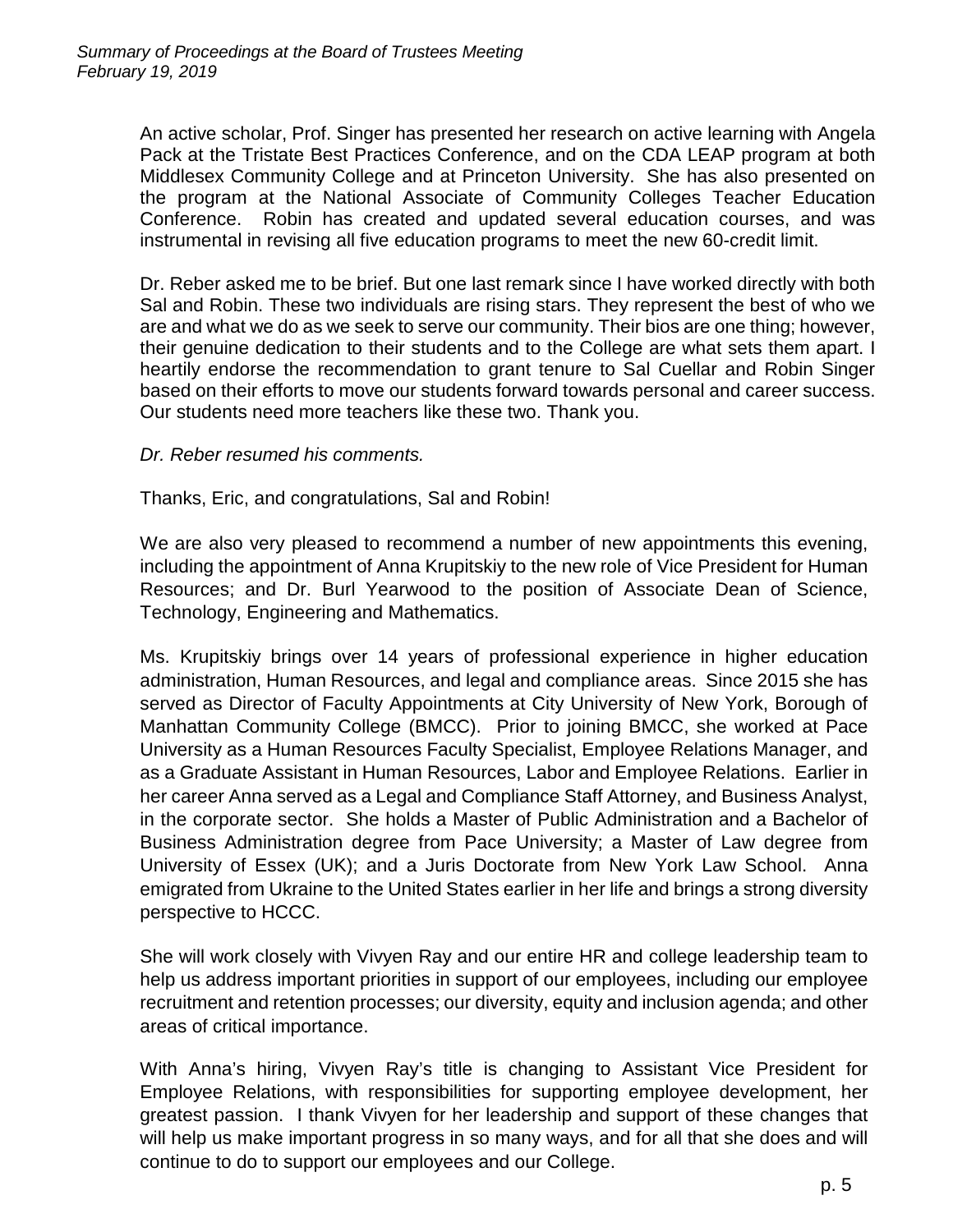Dr. Yearwood comes to us from LaGuardia Community College, where he has worked since 2003 as Assistant and Associate Professor of Chemistry, Chemistry Program Coordinator, and, since 2011, as Chairperson of the Department of Natural Sciences. He holds a Ph.D. in Organometallic Chemistry from Wayne State University; and a B.S. in Chemistry from the University of Alabama. He also served as a Post-Doctoral Scholar at University of Kentucky.

Burl is the author of numerous publications and is active in the American Chemical Society, and National Organization for the Professional Advancement of Black Chemists and Chemical Engineers. He will also bring a valued diversity perspective to our STEM program and the entire College.

This evening you will also act upon a proposed restructuring of our Division of Student Affairs and Enrollment Management following the untimely passing late last year of Dean of Student Services Michael Reimer, whom we all miss so much.

With the input of many members of our community, we have chosen to recommend that Dean Reimer's position not be filled. Instead, we are proposing that part of the salary and benefits savings of collapsing his position be reinvested in expanded responsibilities and professional development opportunities for six of our current employees. With your approval, new responsibilities will be added to their position descriptions through reclassification.

All of the affected colleagues are dedicated employees working in areas of college strength and I'm pleased to thank them for agreeing to step up to these new leadership roles. As these colleagues begin their new roles and responsibilities, they may recommend several additional changes in support positions for your consideration at future meetings.

We all value opportunities to promote our current employees and their career advancement when these opportunities arise, and we will continue to consider future growth opportunities for our employees.

This evening we are joined by our new Executive Director of Online Learning, Archana Bhandari. Provost Friedman will introduce Archana, who will offer brief remarks, and then I'll return for final comments. Welcome, Archana!

#### *Eric Friedman introduced Archana Bhandari.*

Ms. Archana Bhandari is joining HCCC as Executive Director of Online Learning. Ms. Bhandari comes to us from Santa Ana College, the Rancho Santiago College District where she held the position of Director of Academic Support. There she provided leadership of the Santa Ana College technology infrastructure and information technology systems hardware and software. Prior to this, she headed up the Instructional Technology Department in the capacity of Director at the University of Maryland, School of Social Work from 2009 to 2015.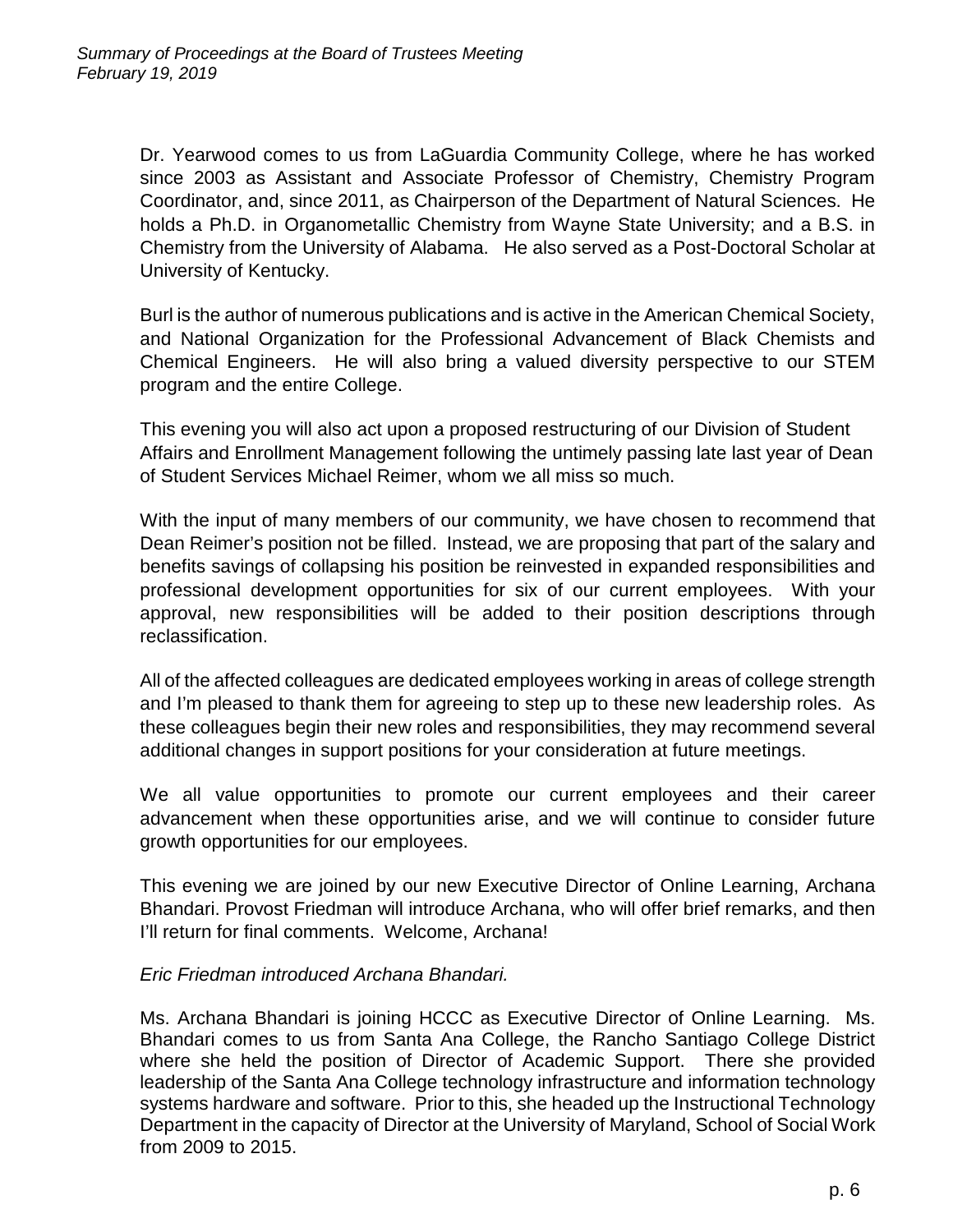Archana was also the Academic Technology Specialist for the Notre Dame University of Baltimore. There she managed the technology needs of the faculty and worked closely with a team of directors to guide the continuous technological improvement projects for the university. Archana Bhandari is an innovative strategic leader for instruction technology and online learning. She holds a Masters in Management Systems from the Bowie State University in Maryland. She has extensive experience in advising, guiding, planning and creating online and technology supported resources and incorporating those into the curriculum. She brings a wealth of knowledge about online learning and is highly recommended by her peers and supervisors.

We welcome Ms. Bhandari to Hudson Community College and look forward to her future contributions to the college community. Just some of the things she will be doing:

- **Expanding our online offerings (including new degrees).**
- Working with faculty to improve the quality of our online courses. Training those who want to teach online.
- Chairing the important Online Learning Committee.
- Working with Workforce and High School partners to take programs online.

#### *Archana Bhandari offered the following comments.*

Good Evening. Thank you very much for the warm welcome.

I am honored to have the opportunity to join this wonderful team of people. It has been a great first month and I have really enjoyed meeting the good, wonderful people working at Hudson County Community College who are helping me get to know about the college and assess where we are at and what we need.

It is my belief that online, hybrid, and distributed learning is only going to become more and more important in the future. HCCC has a great foundation of online offerings. I am looking forward to taking it to the next level by providing student-centered, multimedia and interactive learning. The focus will be on empowering students to be able to conveniently and successfully pursue their studies online, enabling them to meet life goals and continue life-long learning.

I am very excited and honored to be on this journey with you. Thank you for your support, thank you very much.

*President Reber offered the following concluding remarks.*

Thanks, Archana, and welcome again. We all look forward to your leadership in this exciting and very important position.

I'll finish by noting that our planning for May Commencement is well underway, and we are all very excited that Governor Phil Murphy has accepted our invitation to serve as our 2019 Commencement Speaker.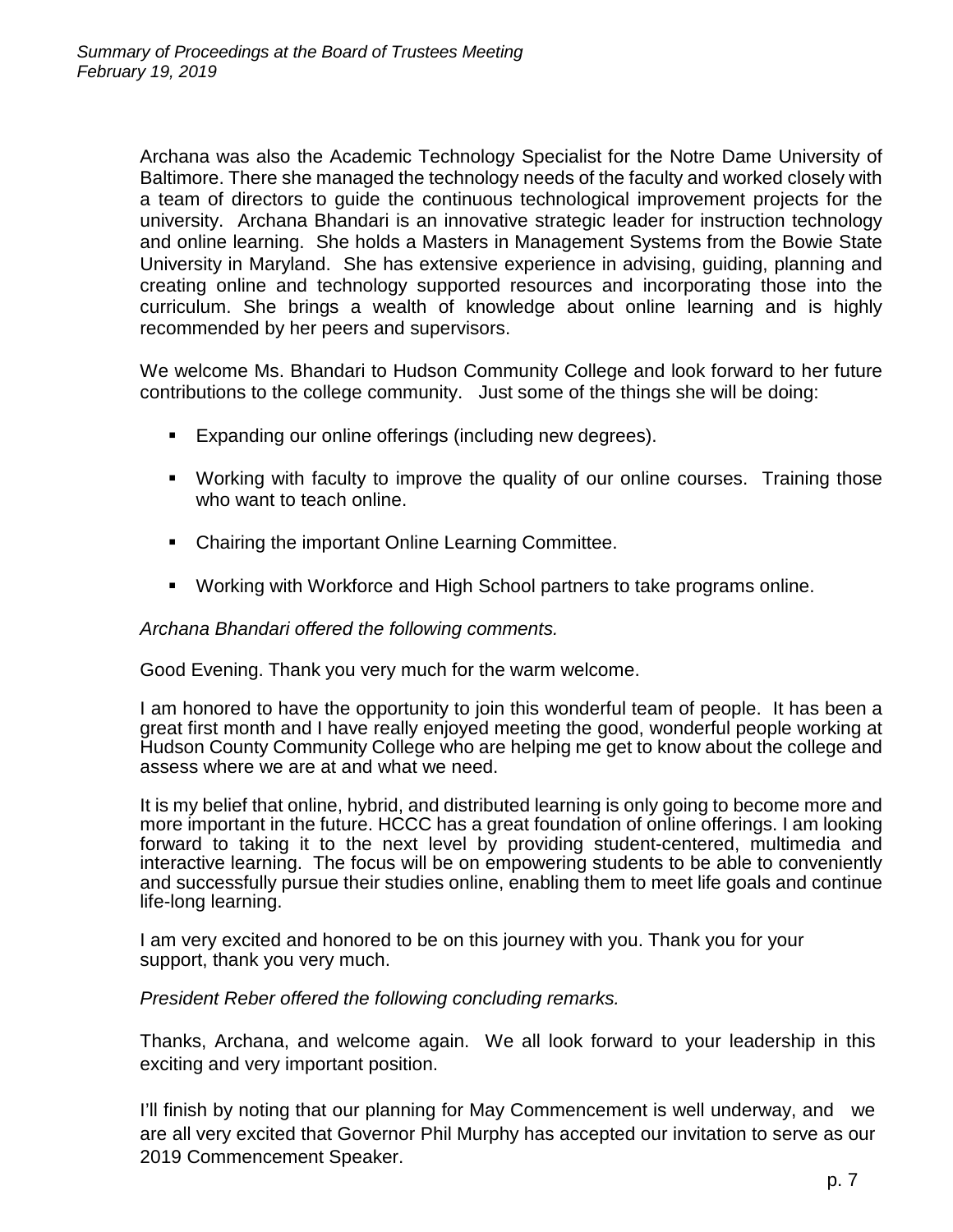As a reminder, this year's Commencement will be held on Thursday, May 30<sup>th</sup> beginning at 6 p.m. at the New Jersey Performing Arts Center.

Thank you, Trustees.

### **Regular Monthly Reports and Recommendations**

- 1. *Minutes of the Regular Meeting of January 15, 2019 were approved.*
- 2. *Gifts, Grants, and Contracts Report – None.*
- 3. *Middle States Self Study Update*

The completed Middle States Self Study was distributed to the Board of Trustees.

The following actions were taken concerning **fiscal, administrative, lease and capital recommendations** brought forward by the Administration and endorsed by the Finance Committee:

- 1. The Resolution Authorizing the Award for a Serve Robot Training System for the STEM Building to Educational Solutions Enterprises, of Effort, PA, at a cost not to exceed \$90,000.00, was approved.
- 2. The Resolution Authorizing the Award for a Laser Cutter for the STEM Building to Allegheny Educational Solutions Inc., of Tarentum, PA, at a total cost not to exceed \$31,408.00, was approved.
- 3. The Resolution Authorizing the Award for Construction Management Services and Equipment for the Survey Lab at the STEM Building to Survey Instrument Sales of Redford, MI, at a cost not to exceed \$19,598.00, was approved.
- 4. The Resolution Authorizing the Purchase of Accuplacer Exams for Fiscal Year 2019 from The College Board of New York, NY, at a cost not to exceed \$70,000.00, was approved.
- 5. The Resolution Authorizing the Annual Commencement Formal Dinner for Graduates at the Liberty House Restaurant in Jersey City, NJ, at a cost not to exceed \$18,275.00, was approved.
- 6. The Resolution Authorizing Temporary Staffing for the Institutional Research Department from Accountemps in Jersey City, NJ, at a cost not to exceed \$30,000, was approved.
- 7. The Resolution Authorizing the Award of Artificial Intelligent Student Services for the Enrollment Services Department to CareerAmerica LLC, of Boulder, CO, for two years, commencing March 1, 2019, through February 28, 2020, at a cost not to exceed \$45,000.00 (\$22,500 annually), was approved.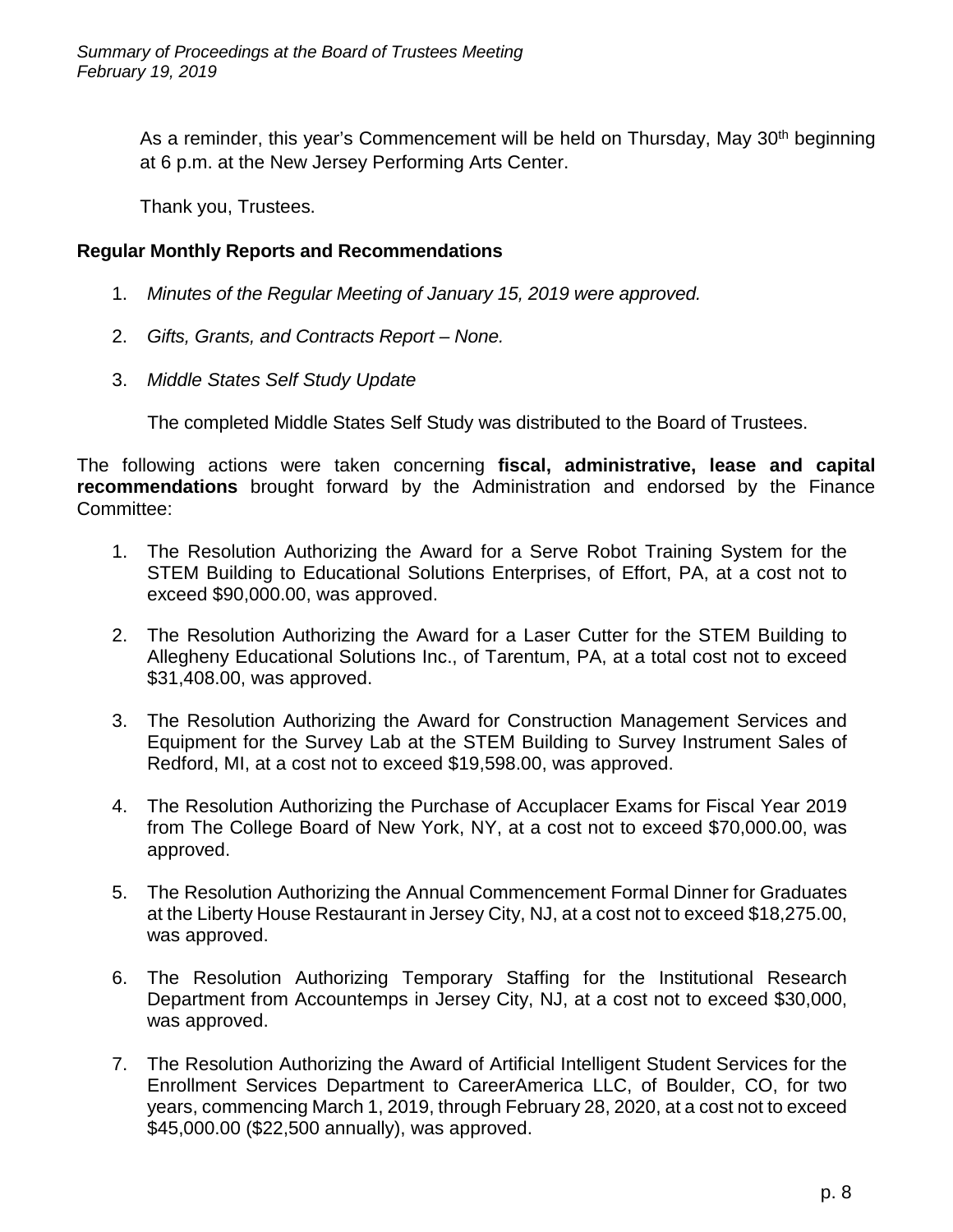- 8. The Resolution Authorizing the Purchase of Dell Laptop Computers for the Nursing Department, at a cost not to exceed \$14,409.00, was approved.
- 9. The Resolution Authorizing Dell Laptop Computers for the Library Department, at a cost not to exceed \$41,397.00, was approved.

The following actions were taken regarding **personnel recommendations** brought forward by the Administration and endorsed by the Personnel Committee:

- 1. Resignations for the following positions were approved: Academic Lab Coordinator; Associate Director of Advisement and Counseling; and Assistant Director of Admissions.
- 2. Staff were appointed to the following Full-Time Positions: Associate Dean, STEM; Vice President for Human Resources; Librarian; Librarian/College Archivist; Interim Director of Library Instruction; Assistant Director of EOF; Admissions Recruiter; and Instructional Technologist.
- 3. Staff were appointed to the following Temporary Full-Time Assignments: Transitional Program Lecturer; and Instructor of History.
- 4. Staff were appointed to the following Tenure Appointments Effective Academic Year 2019-2010.

| <b>Sal Cuellar</b>  | Instructor of Psychology                |
|---------------------|-----------------------------------------|
| <b>Robin Singer</b> | Instructor of Early Childhood Education |

5. The Modifications of the Staffing Table for FY 2019, Effective February 19, 2019, were approved

#### **Section One:**

## **Delete Titles**

Chief Human Resources Officer Assistant Dean of Student Services Director of Admissions Director of Student Activities Executive Director of Financial Aid Director of Testing and Assessment Associate Director of Advising and Counseling

## **Section Two:**

**Add Titles** Assistant Vice President for Employee Relations Vice President for Student Affairs and Enrollment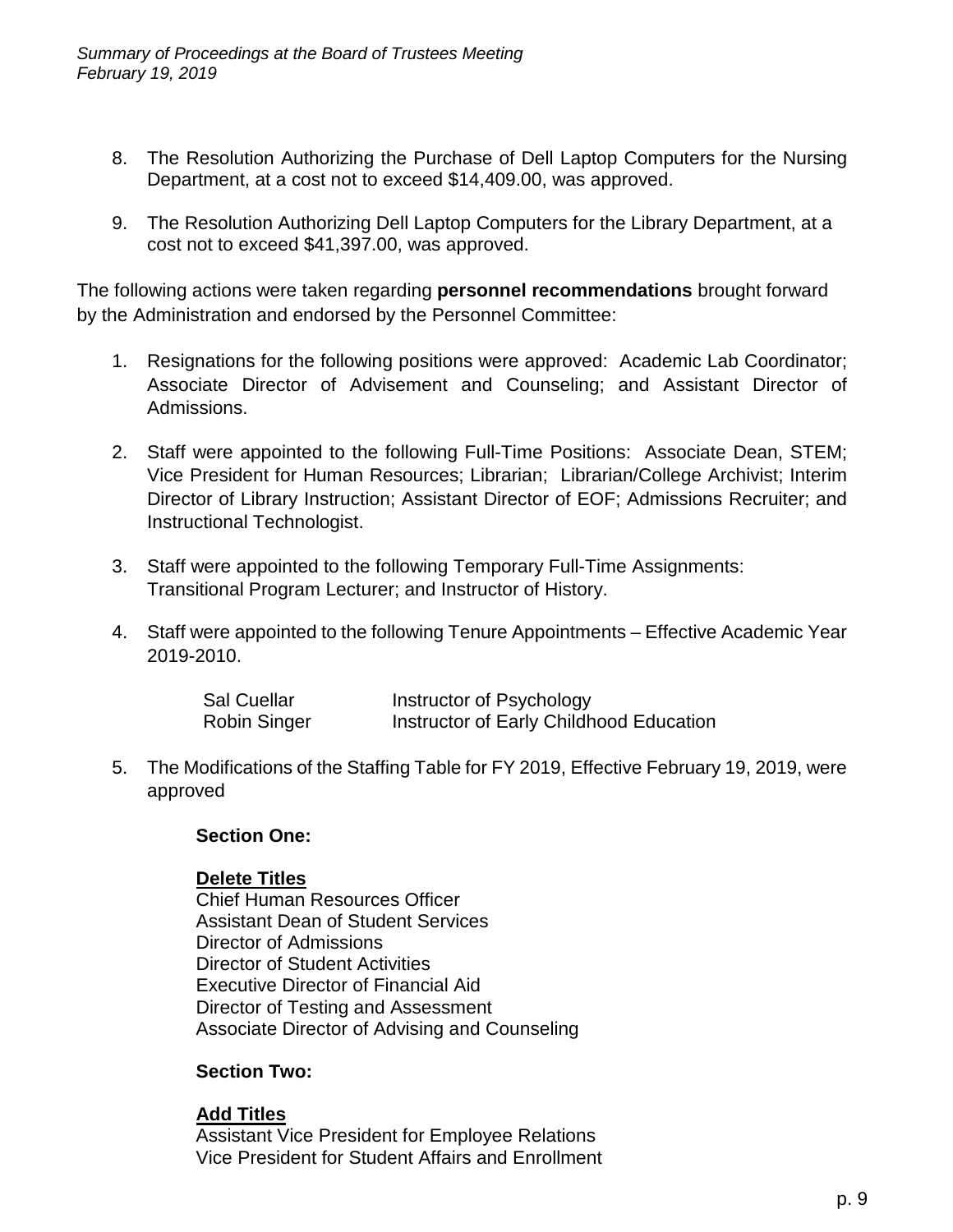Associate Dean of Student Affairs Associate Dean of Enrollment Services Assistant Dean of Student Life and Leadership Associate Dean of Financial Aid Assistant Dean of Testing and Assessment/Multiple Measures Coordinator Associate Director of Counseling and Wellness

## **Section Three:**

## **Change Title With Incumbents**

| <b>Name</b>           | <b>Title Changes</b> |                                                                                                                 |
|-----------------------|----------------------|-----------------------------------------------------------------------------------------------------------------|
| Vivyen J. Ray         | From:<br>To:         | <b>Chief Human Resources Officer</b><br><b>Assistant Vice President for</b><br><b>Employee Relations</b>        |
| Jennifer Feliz        | From:<br>To:         | <b>Human Resources Specialist</b><br>Human Resources Administrator                                              |
| <b>Lisa Dougherty</b> | From:<br>To:         | Dean of Enrollment<br>Vice President for Student Affairs and<br>Enrollment                                      |
| David Clark           | From:<br>To:         | <b>Assistant Dean of Student Services</b><br>Associate Dean of Student Affairs                                  |
| <b>Matt Fessler</b>   | From:<br>To:         | <b>Director of Admissions</b><br><b>Associate Dean of Enrollment Services</b>                                   |
| Veronica Gerosimo     | From:<br>To:         | <b>Director of Student Activities</b><br>Assistant Dean of Student Life and<br>Leadership                       |
| Sylvia Mendoza        | From:<br>To:         | <b>Executive Director of Financial Aid</b><br>Associate Dean of Financial Aid                                   |
| Darlery Franco        | From:<br>To:         | Director of Testing and Assessment<br>Assistant Dean of Testing and<br>Assessment/Multiple Measures Coordinator |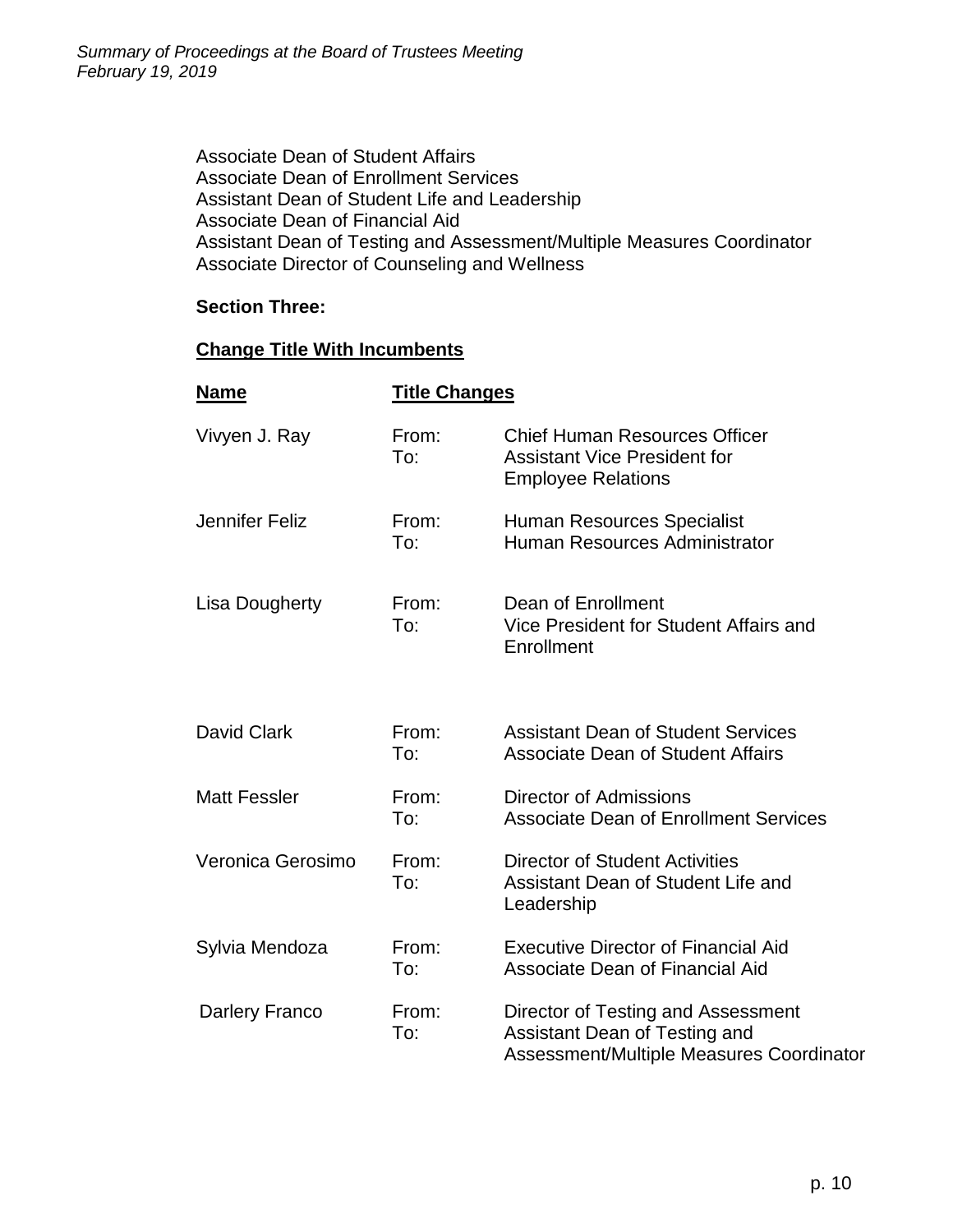#### **Section Four:**

## **Salaries Impacted by Staff Title Changes**

## **Confidential Employees**

| Vivyen J. Ray                   | <b>Assistant Vice President for Employee Relations</b><br>Salary: From: \$124,479<br>To: \$125,000 |
|---------------------------------|----------------------------------------------------------------------------------------------------|
| Jennifer Feliz                  | Human Resources Administrator<br>Salary: From: \$39,244<br>To: \$46,244                            |
| Lisa Dougherty                  | Vice President for Student Affairs and Enrollment<br>Salary: From: \$130,050<br>To: \$150,000      |
| <b>Administrative Employees</b> |                                                                                                    |
| <b>David Clark</b>              | <b>Associate Dean of Student Affairs</b><br>Salary: From: \$83,232<br>\$90,000<br>To: To           |
| <b>Matt Fessler</b>             | <b>Associate Dean of Enrollment Services</b><br>Salary: From: \$66,300<br>To: \$90,000             |
| Veronica Gerosimo               | Assistant Dean of Student Life and Leadership<br>Salary: From: \$67,626<br>To: \$75,000            |
| Sylvia Mendoza                  | Associate Dean of Financial Aid<br>Salary: From: \$83,232<br>To: \$90,000                          |
| Darlery Franco                  | <b>Assistant Dean of Student Affairs</b><br>Salary: From: \$57,328<br>To: \$75,000                 |

- 6. Appointments of Additional New & Continuing Part-time Hires: February 19, 2019 June 30, 2019, were approved.
- 7. Appointments of Additional New Hire Adjuncts Spring 2019, were approved